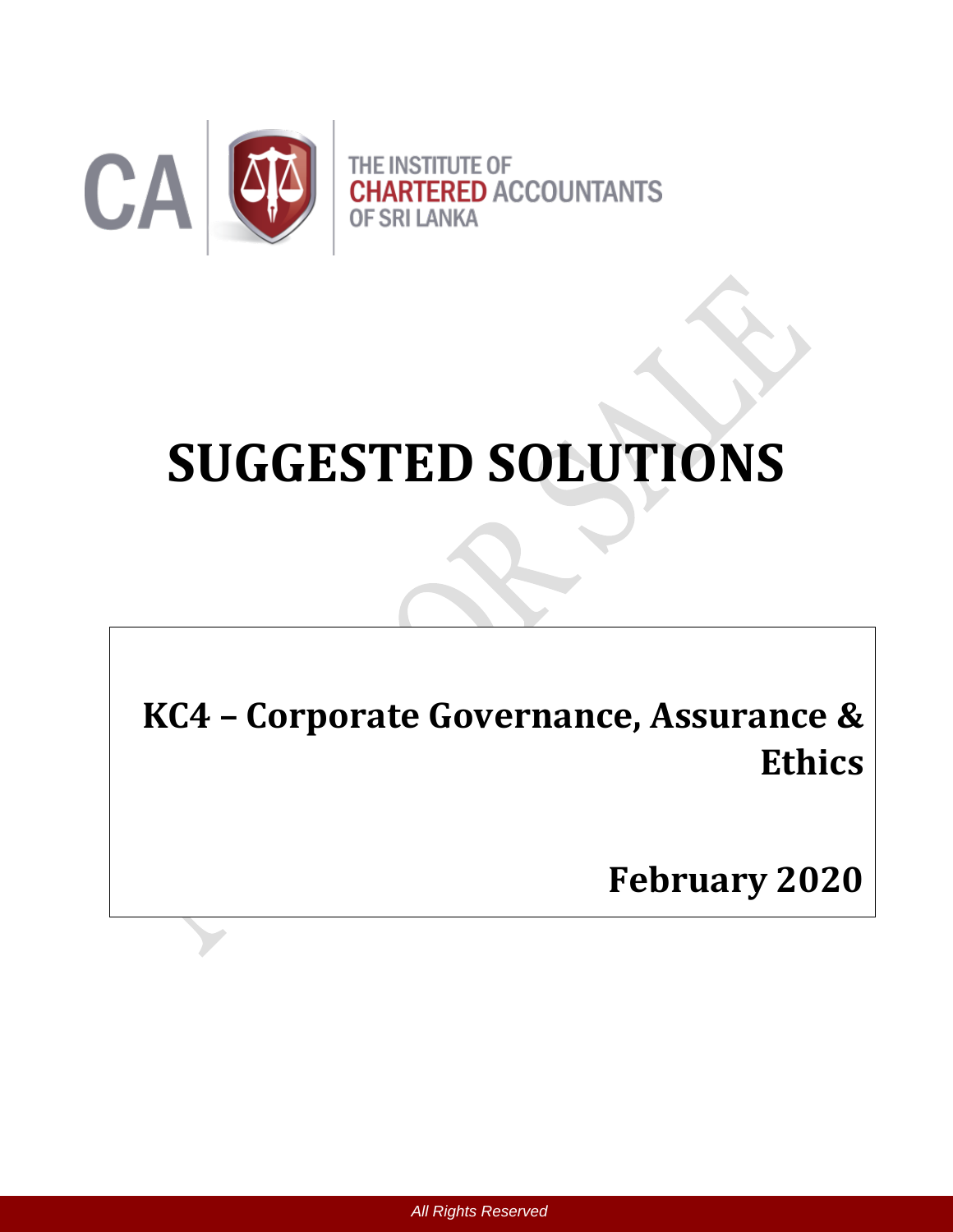# **Answer 01**

Relevant Learning Outcomes/s; 5.1.1,4.1.1,4.5.1,4.4.2 Study text reference: 352, 595, 713

## **Accepting procedures**

- P&P should ensure that there are **no ethical issues, including independence** which are a **barrier** to accepting nomination because as the external auditor it has to carry out its work objectively.
- P&P is a new client and in a different industry. Therefore it is important to ensure P&P Associates is professionally qualified to act as the auditor and that there are no legal or technical barriers (specially industry knowledge and application of accounting and auditing standards to this type of client engagement).
- P&P needs to assess existing resources and see whether these resources are adequate in terms of staff, expertise and time and if not whether any actions need to be taken to fill the resource gaps.
- As this is a new client, P&P should have a good understanding of the control environment of this client and its directors and other officers. As they are not known personally to P&P Associates, they must assess whether there is any record of adverse behavior, in carrying out their business' activities.
- It is important that P&P understand the reasons for there being a change in auditor, and whether they should consult the previous auditors, to ensure that there are no reasons behind the vacancy, which the new auditors ought to know of (for e.g. any ethical issues preventing P&P accepting this engagement).

## (b) **Effect of the matters**

- (i) **The industry experience of P&P –** Presently there are no audits of the mining industry and those persons with this industry experience, are no longer with the company. Therefore P&P should consider whether it has the right experience to audit the financial statements of GPL. In this instance, P&P Associates needs to consider whether they can have a specialist / expert to be involved for the audit, who will be part of the engagement team, or consider undergoing specific training on auditing and application of relevant accounting standards relating to mining, before engaging in this assignment. If it is feasible, P&P may accept the audit engagement.
- (ii) **Raj Fernando**  He is a politically exposed person (PEP). Therefore, the firm policy on working with PEPs is to be considered, including obtaining the approval of the senior management of P&P Associates. Further, P&P Associates should take reasonable measures to establish sources of funds or wealth of this director, in order to ensure he is not involved in money laundering and corruption activities. Otherwise working with such PEPs will bring disrepute to P&P Associates.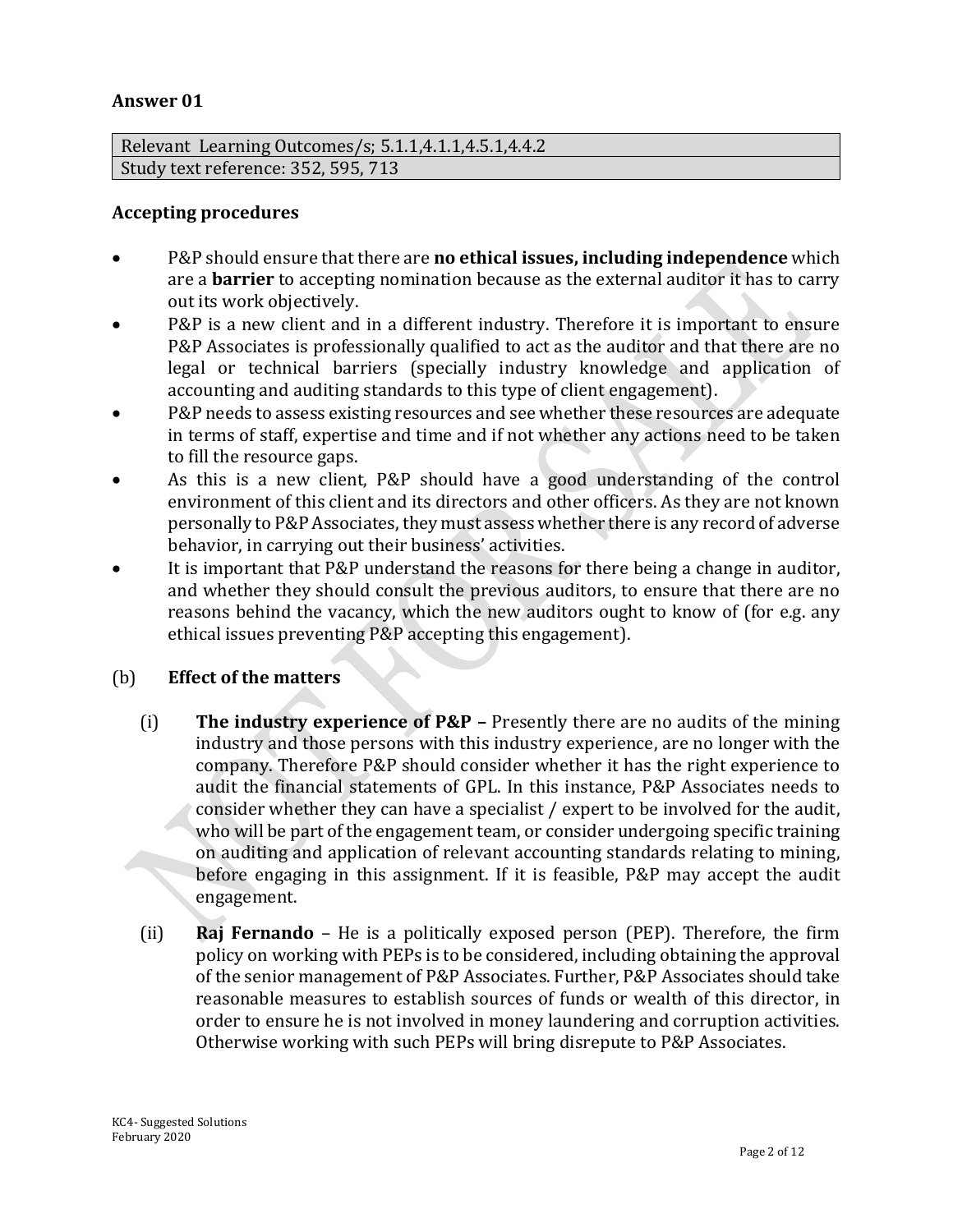- (iii) **Director –** The auditor needs to understand allegations faced by Ajith Fonseka, and ascertain whether there had been any other adverse publicity of his behavior, in other directorships which he had held in the past. They would also need to know whether he has a significant shareholding of GPL, in his present role as director. So too, re any of the other members of the board, including any involved in the governance structure of the company. If these searches yield negative responses, the auditors may take into consideration, any other mitigating measures, and then accept the audit, accordingly. Ajith Fonseka may influence the company officers to get involved in illegal activities. The auditor should consider this fact when evaluating the integrity of the Company's officers.
- (c) Sufficiency and appropriateness of audit evidence

# **Debtors' not responded**

Since the debtors have not responded to their request and their call was not connected, this would seem to indicate that there is a risk of existence of such debtors or may be an indication of fraud. Although alternative procedures have been carried out, the audit team had been unable to verify whether the goods had in fact, been delivered to the customer. Therefore, the auditor should have done further audit procedures on actual delivery of the goods, existence of the debtors and the entity with whom the client had transacted. If these had not yielded satisfactory responses, they should have assessed the materiality and would have extended the sample to assess other similar debtors included in the financial statements of the company.

# **Differences in the confirmations received**

The audit evidence has been largely from inquiries. Inquiries alone will not provide strong audit evidence. The auditor should have verified the sales with these entities (with differences in debtors' confirmations) to corroborate the explanation provided by the accountant, and design further audit procedures, if there had been any further differences.

 Differences in confirmations received –When inquiring via telephone calls the auditor should consider the appropriateness of the confirming party. Further, if the particular debtor confirms sales rather than year-end balance, the auditor should request the debtor to re-confirm the correct balance directly to the auditor, in writing.

# **Sequential order of invoices**

The audit team had not been able to identify the exceptions to the completeness of the invoice listing. This should have been investigated thoroughly, and further explanations and evidence should have been obtained on those duplicated entries. This would have required the auditor to perform alternative audit procedures, to verify completeness of sales for the year.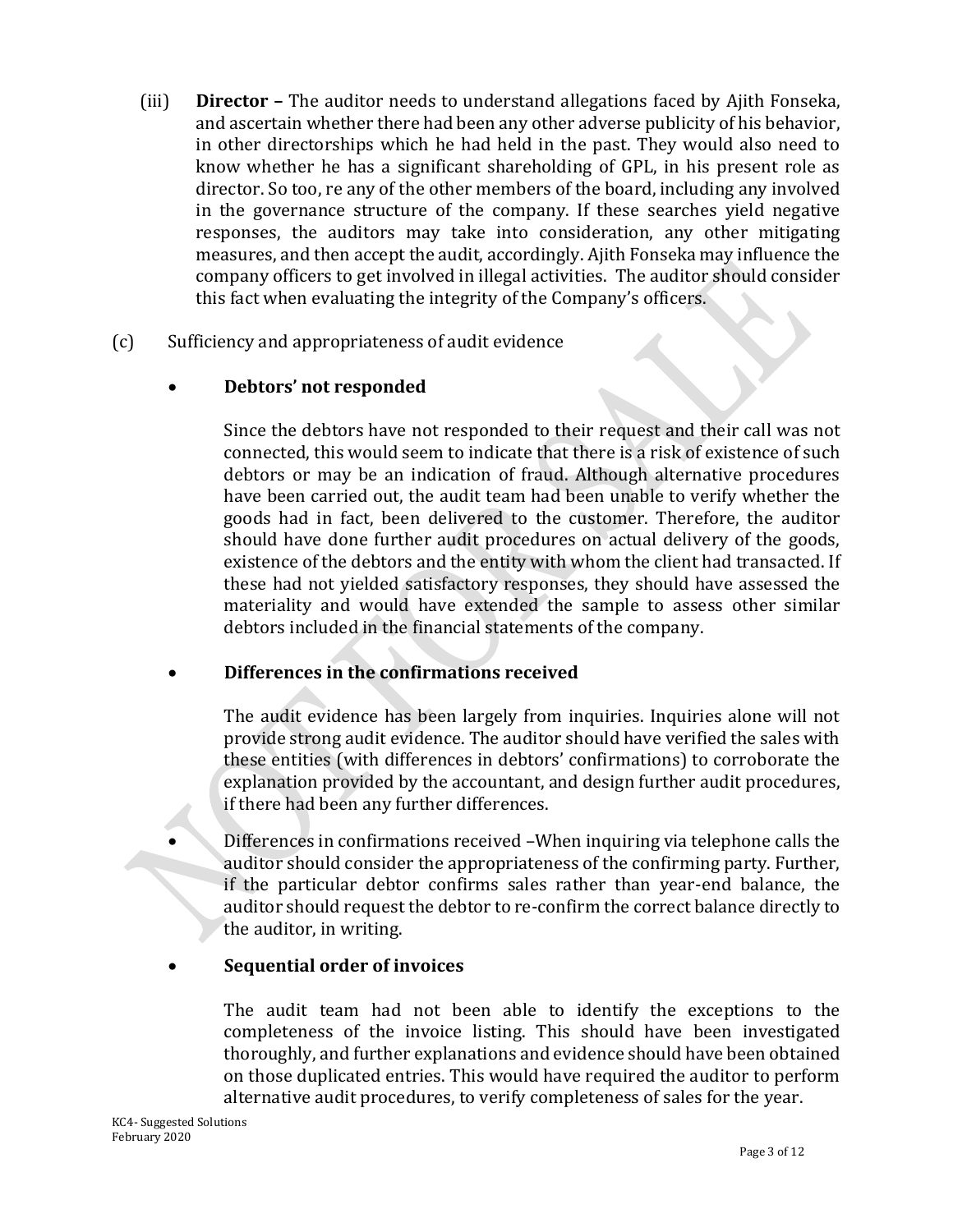The Auditor should have obtained the invoice listing and checked for duplicate and missing invoice numbers. Further, the auditor should have called for an explanation and conducted investigations on exceptions.

- (d) Appropriateness of the paragraph
	- This is an 'emphasis of matter' paragraph relating to the going concern of the company
	- There is a material uncertainty as to the going concern of the company.
	- When there is material uncertainty, the financial statements of the company should include appropriate disclosures on this matter and the uncertainties included with mitigating measures.
	- In this case, there had been no disclosures made in the financial statements. Therefore, the auditor should have qualified its opinion on 'going concern'. If management agrees to make the required disclosures, emphasis of matter can be included, and reference made to the relevant note in the financial statements, as the intention is to draw the attention of users of the financial statements, to this matter.
- (e) The company had not appropriately measured the non-current assets described in the scenario, which was considered to be in noncompliance with the applicable Sri Lanka Accounting Standard (i.e. LKAS 36). Therefore, this would be considered as a disagreement and considering the materiality, should have resulted in a qualification to the auditor's report.

However, given the materiality levels, this misstatement cannot be considered to be pervasive, in the financial statements.

Therefore, the audit report should have included a qualification re not recognizing impairment on non-current assets.

**(Total: 25 marks)**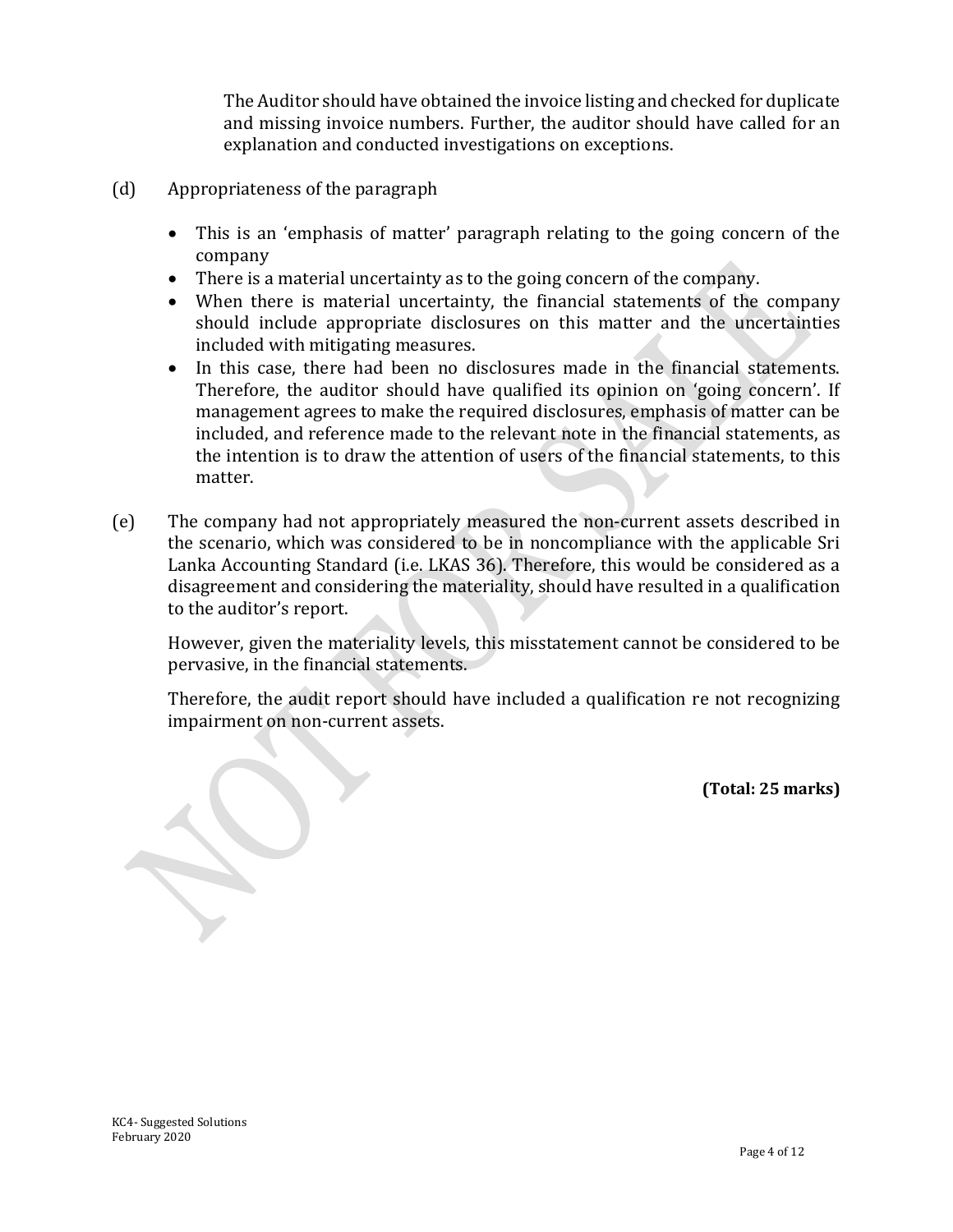#### **Answer 02**

```
Relevant Learning Outcomes/s; 2.4.1,.2.7.1
Study text reference: 242, 318
```
# (a) **The internal environment of S&S**

- The members of the board were of differing viewpoints when it came to the internal control environment. Whilst some directors had identified the need for stronger control, the chairman had a negative attitude to internal controls, and viewed it as an administrative burden with no benefit to the organization, as it came with a cost.
- Although an Internal Auditor was appointed after identifying the needs of the business, it appears this appointment had not been made with serious intent. Prior to appointing the Internal Auditor, the company should have assessed what controls needed to be implemented, and which would then need be regularly verified by the Internal Auditor. However, in this instance the Internal Auditor was doing a routine operational activity rather than performing an internal audit function.
- With the growth and expansion in the business the need for formalizing the business processes had not been identified. Management had not identified the need to have qualified persons to oversee the business processes such as finance, procurement, and human resources, with the expansion of the business. The management is possibly of the view that the same controls that were in place since inception, would be sufficient to meet the needs of the expanded business.
- Levels of authority and responsibilities had not been appropriately assigned to the officers, as most decisions were taken by the chairman. Although a board was appointed, its activities had not been formalized. The chairman had a dominant personality and collective business decisions were not seen as important, for growth in the business.
- It was perceived that integrity and ethical values were not held as important, as overtime hours worked by employees had not been compensated and as a result the employees were leaving the entity. Therefore, there was a doubt as to whether the company was in compliance with the relevant laws and regulations.
- There were no clear strategies in place to deal with significant risks identified i.e. changes to the business, the competitive environment etc; and no timely responses could be made to counter such risks, as strategies had not been identified.
- There was concern as to whether the company had employed people with the right knowledge and competencies, to take responsibility for the main activities of the entity. For instance, the accounting function was overseen by a part qualified accountant and one person was in charge of procurement, administration and human resources, giving rise to the question re nonavailability of skilled resources to operate the business activities.
- Overheads. These indicate the company does not have proper procedures or policy in place re its expansion activities and basic procedures re selection of suppliers for leasing necessary accommodation.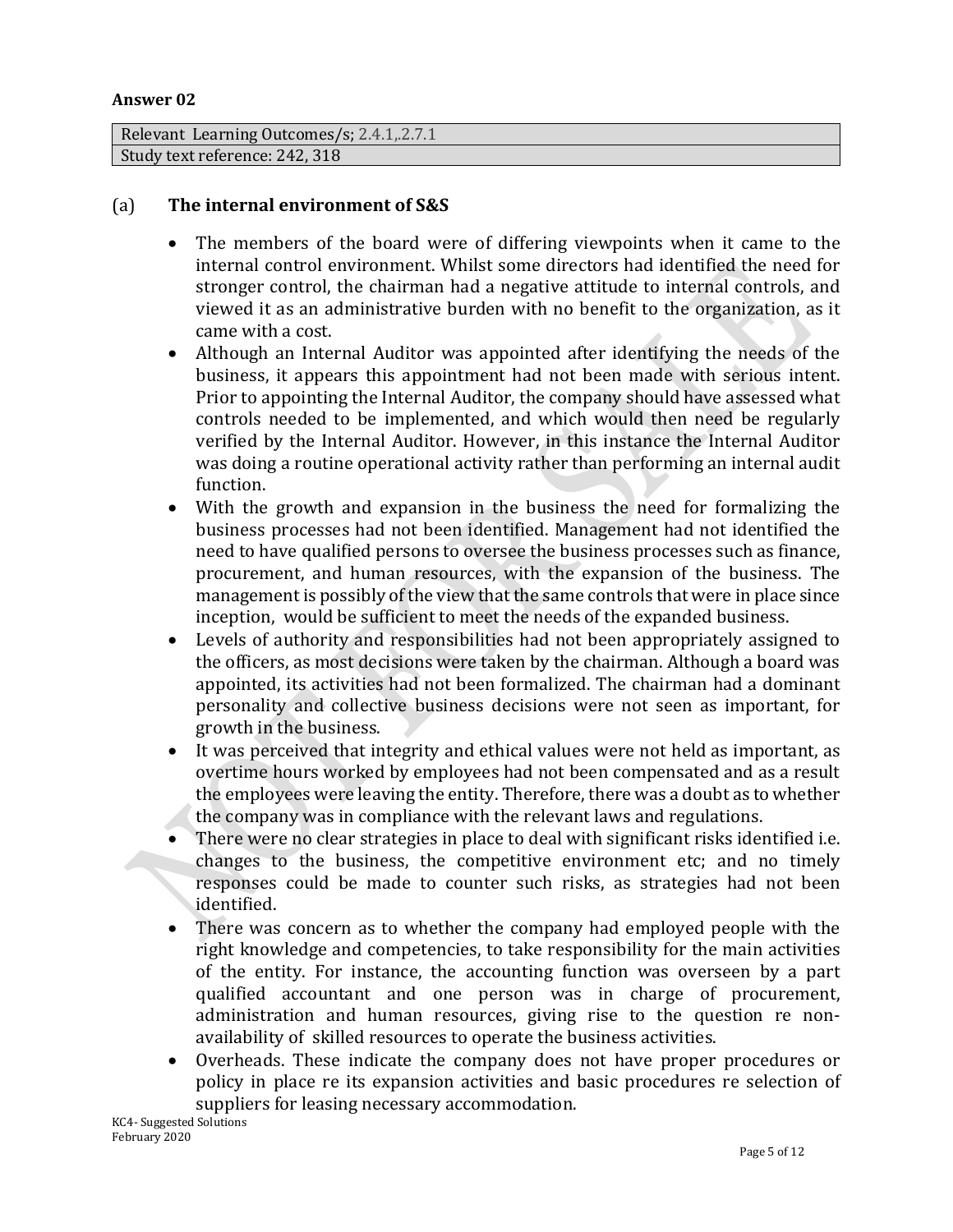## (b) Risk mitigating measures

- 1. Management should assess which age group of people, opt to buy online. Online sales were to be introduced accordingly, and the outlets were to be more focused on selling fashion wear to other age segments. With the introduction of online sales, procedures were to be set in place to deliver goods sold in a timely manner, and this required changes to the existing business model.
- 2. Be alert about the changes in the fashion industry. Have a close partnership with the suppliers, to get the latest fashion items. To achieve this, a good relationship with the suppliers was important.
- 3. S&S has a traditional business model and it should seek changes to its business model as well as changes to its promotional activities. For example, web based promotional activities, specially the use of social media should be considered for advertising its products. New Arrivals in particular, should be promoted using social media, and through its website.
- 4. Expand online sales to overseas customers (specially targeting Sri Lankan communities living overseas) by getting into arrangements with the dealers who connect sellers to make online sales (line ebay).
- 5. Review existing product categories in the business and identify areas for expansion, to cater to changes in customer preferences and demand.
- 6. The company imports products from foreign countries and because of that it is exposed to foreign currency exchange rate fluctuation risk. This can be managed by entering into foreign currency forward contracts.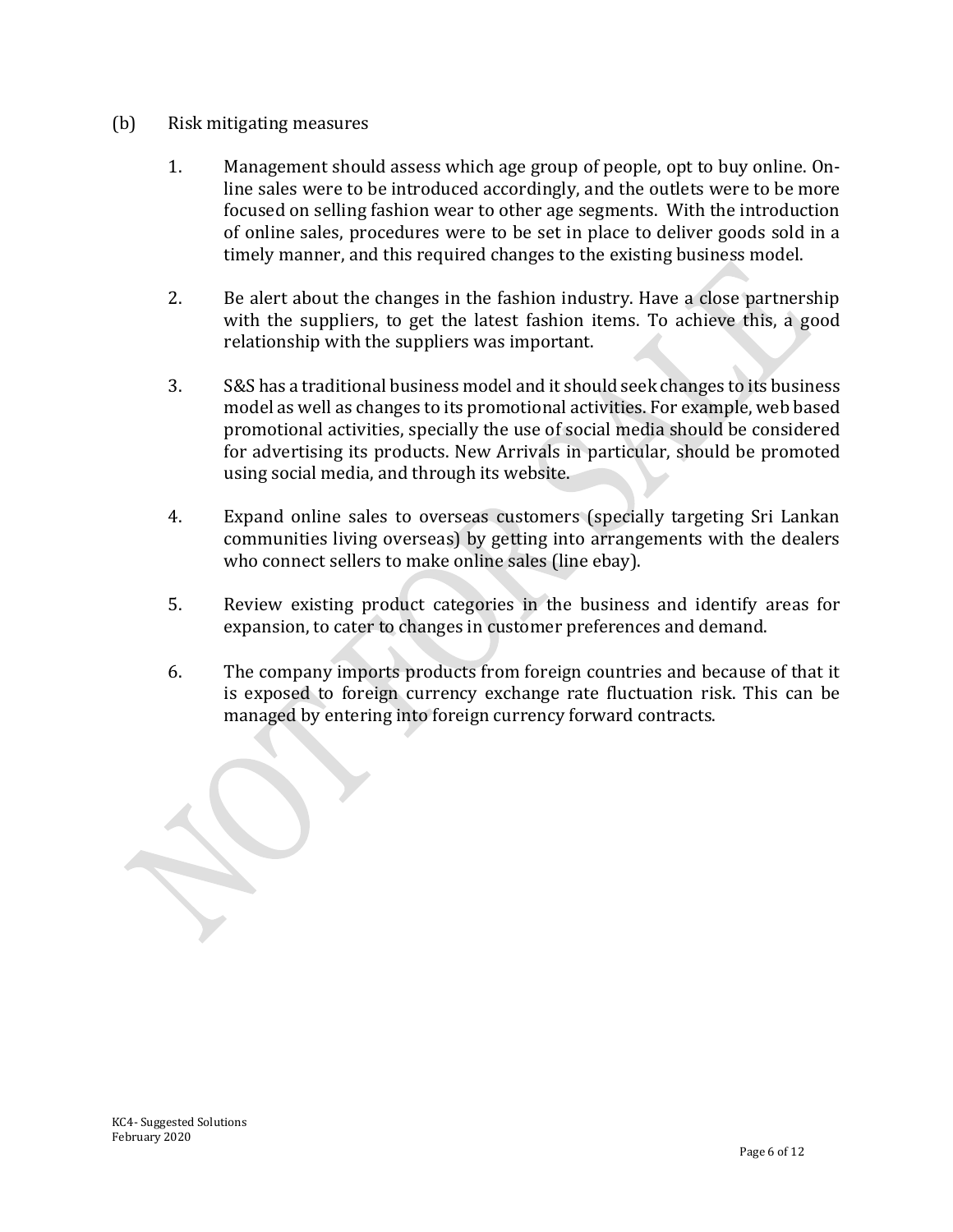# (c) Controls

| Area                            | Control                                                    |
|---------------------------------|------------------------------------------------------------|
| (i) Completeness of daily sales | Reconcile daily sales of each outlet and compare with      |
| of each outlet                  | cash collected and with credit sales made and ensure the   |
|                                 | cash collections are deposited and that cash in hand is    |
|                                 | deposited on the following day. These reconciliations to   |
|                                 | be prepared by someone and reviewed by an authorized       |
|                                 | person. Internal Auditor to perform random checks to       |
|                                 | ensure that this control is in place.                      |
| (ii) Selection of supplier for  | Identify potential suppliers and perform supplier due      |
| procurement                     | diligence. Call for tenders. A tender committee to be      |
|                                 | established to make recommendations and then the           |
|                                 | selection needs to be approved.                            |
| (iii)<br>Existence of inventory | Perform cyclical inventory verification to reconcile the   |
| items recorded in the system    | physical inventory to system records and investigate       |
|                                 | variances if any.                                          |
|                                 | As the invoicing system and inventory system are           |
|                                 | integrated, missing inventories may be attributed to       |
|                                 | intentional misappropriation/ fraud. Therefore, the        |
|                                 | entity should fix security equipment on 'cloths and        |
|                                 | accessories' which indicate such fraudulent acts. Further, |
|                                 | employees are required to be checked when leaving the      |
|                                 | business premises. Fixing of CCTVs in the stores and at    |
|                                 | the cash collection point, and monitoring CCTV records     |
|                                 | are also important.                                        |
|                                 |                                                            |

- (d) Effectiveness of the present Internal Auditor
	- The appointment is only to respond to a specific issue. The scope covers operation control and has no reporting responsibilities with the reporting line that has been established. Therefore there is doubt whether his work adds value to the entity and whether the purpose is being achieved.
	- The person is the previous accountant who was in charge of finance and accounting, which gives rise to questions re independence, especially if involved in carrying out internal audits which have an impact on accounting. (1 mark)
	- The person is part qualified and therefore his competencies, and knowledge may also be in question.
	- There is only one person performing internal audit work, and no team is established to effectively utilize the internal audit tools to benefit the organization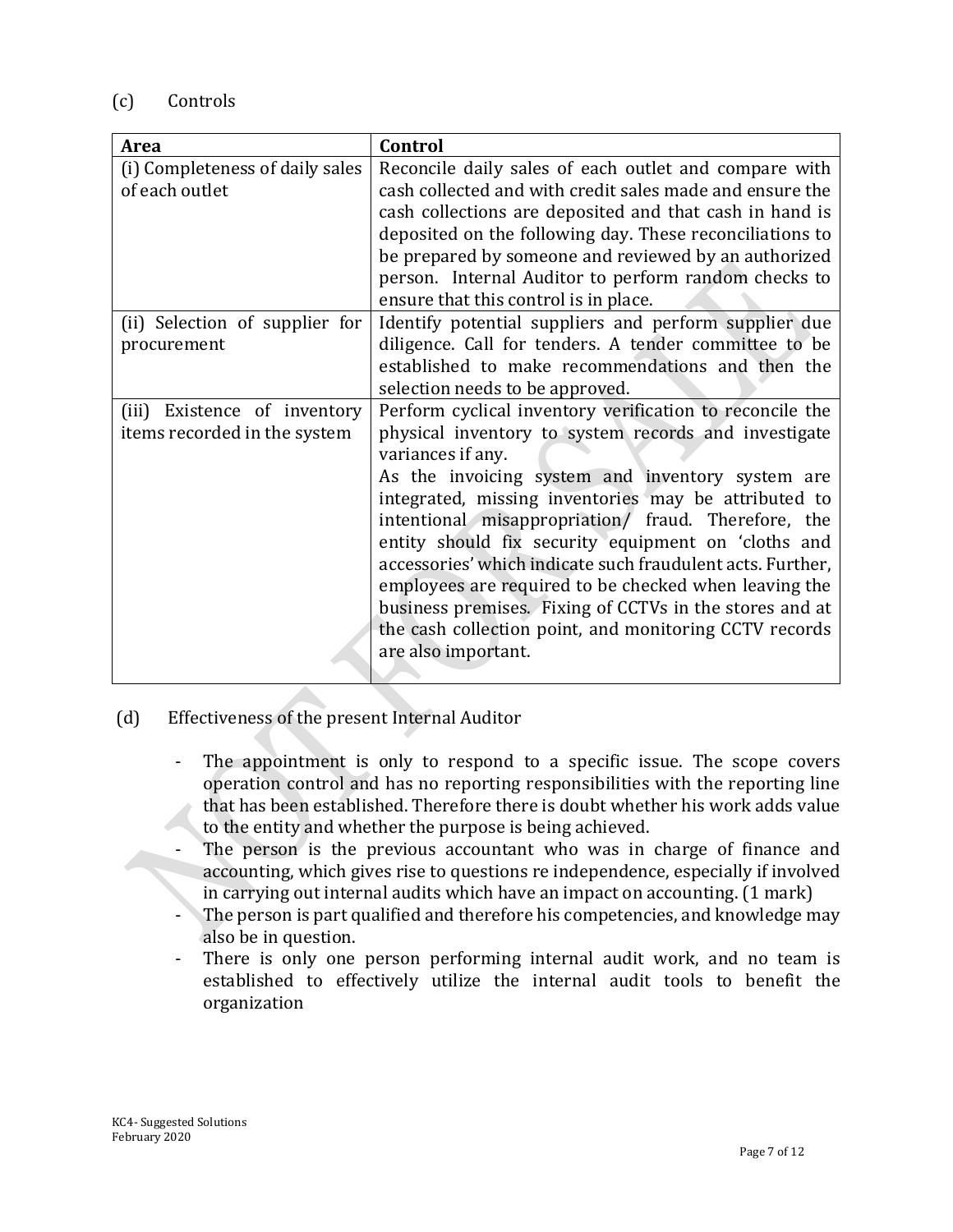- (e) Action to improve effectiveness
	- Assign a qualified and experienced person to head the internal audit function and form a team to suit the organization.
	- Agree an internal audit plan for the year which should be aligned with business strategy and the business needs of S&S
	- Establish a reporting timeline and reporting channel to ensure their findings are communicated in a timely manner, and timely actions are taken to address such issues
	- Agree the scope of work of the Internal Auditor and ensure that the entire function is made independent from operational activities.
	- The Board of Directors should conduct an annual review of the Internal Auditor's work i.e. scope of work, authority, independence and resources
	- Identify the technology required to enable the internal audit work to be conducted efficiently and bridge technology gaps.

**(Total 25 marks)**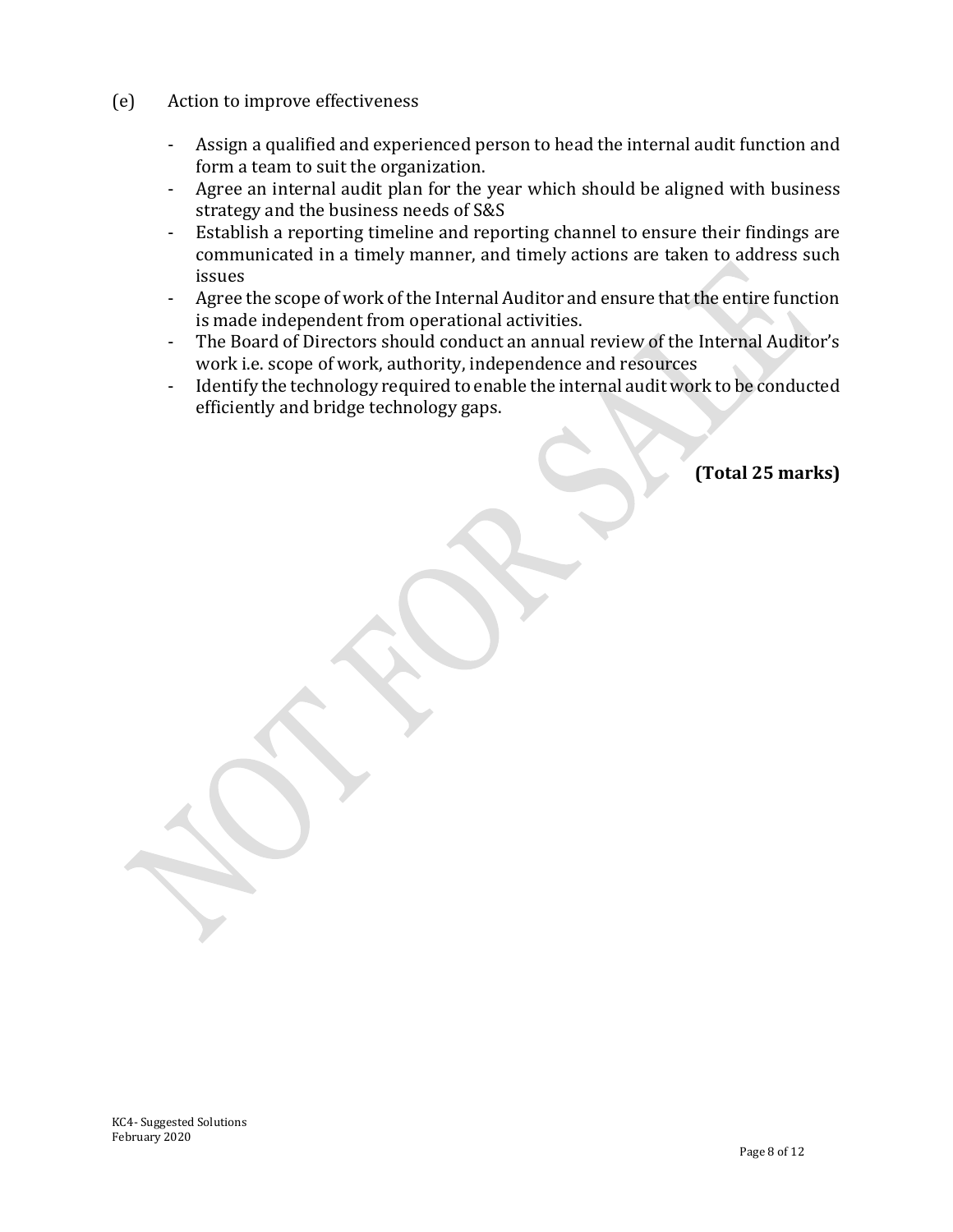Relevant Learning Outcomes/s; Study text reference: 415/54/205/406/384/435

(a)

- 1. The engagement team's evaluation of the firm's independence in relation to the audit engagement:
	- Pedris & Co has provided significant IT related professional services.
	- The work included design of IT controls and implementation of digital IT App.
	- Independence threats if any are to be evaluated in providing implementation assistance for SLFRS 15 and 16 by Pedris & Co.
- 2. Malini should perform an objective evaluation of the significant judgments made by the engagement team
	- Fair value gain on consumable biological assets required significant judgments to be applied and an evaluation of prospective estimates to be carried out.
	- The impairment adjustment for non-current assets used for rubber production employs significant judgments and complex estimates about the future.
- 3. Malini should review the financial statements and the proposed auditor's report
	- The previous years audit report had been modified. Therefore Malini should discuss the conclusion reached by the audit team on the implication of the modification in inventory in the opening balance sheet, and in the draft audit opinion.
- (b) The Audit Committee Charter should include the following: (no marks given for areas such as financial and management information reporting, internal controls, internal and external audits and conflict of interest.)

Under *role and authority* of the audit committee, the following areas are not included in the charter:

- retain independent experts to advise the committee
- seek any information it requires from management or employees-all of whom are directed to cooperate with the committee's requests- or those of external parties.
- meet with company officers, external auditors, or outside experts, as necessary.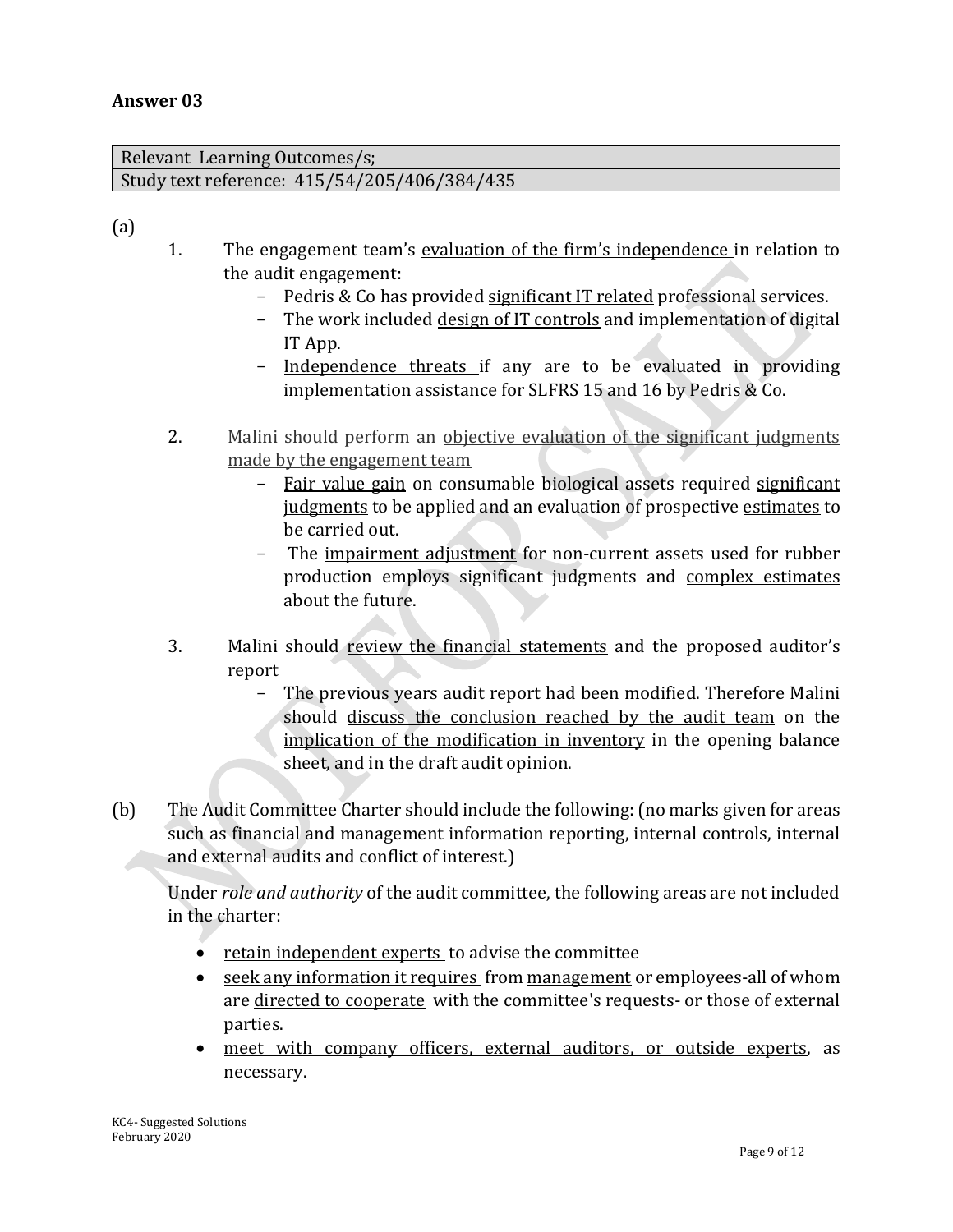The following aspect is inappropriate in the *Composition*:

• Two members may not be adequate as decisions can be deadlocked / difficult to arrive at

The following aspect is inappropriate in the *Meetings*:

- Two meetings are not adequate for effective and timely oversight
- Holding private meetings with auditors, and executives is best practice and is not mentioned.
- (c)

Pedris & Co has provided IT system implementation services to the company.

- The work involved included setting up and designing IT controls to mitigate risks. Designing of controls is a management activity, and as the auditor this can create a self- review threat.
- The situation creates a significant threat to independence of the auditor.
- Given the wide scope and taking of management responsibility for the IT transformation, it appears that the threats were not reduced or managed to an acceptable level
- Pedris & Co has provided assistance to UEL on implementation of SLFRS 15 and SLFRS 16. The scope of work should be evaluated to determine if there had been any threats to independence

(d)

- Malini acts as the EQCR for the audit engagement. The SLAuS 220 requires EQR to be carried out by a partner or other person, who is not part of the engagement team. Given Malini assists the audit team in the identification of IT related risks of the audit, she becomes a part of the audit team. This is not in compliance with SLAuS 220.
- (e) (i)
- *Commitment and competence of staff*: in the accounting department at head office was not sufficient to meet the current demands in reporting. Also, a high staff turnover was witnessed that potentially caused issues to the effectiveness of internal controls.

 *Management style of operating and attitude and action towards financial reporting*: seems to lack focus. The Finance Director had continually highlighted the poor quality of financial information, but nothing seems to have been put in place to correct these issues, particularly the lack of accounting software in certain estates and the inability to prepare consolidated financial statements.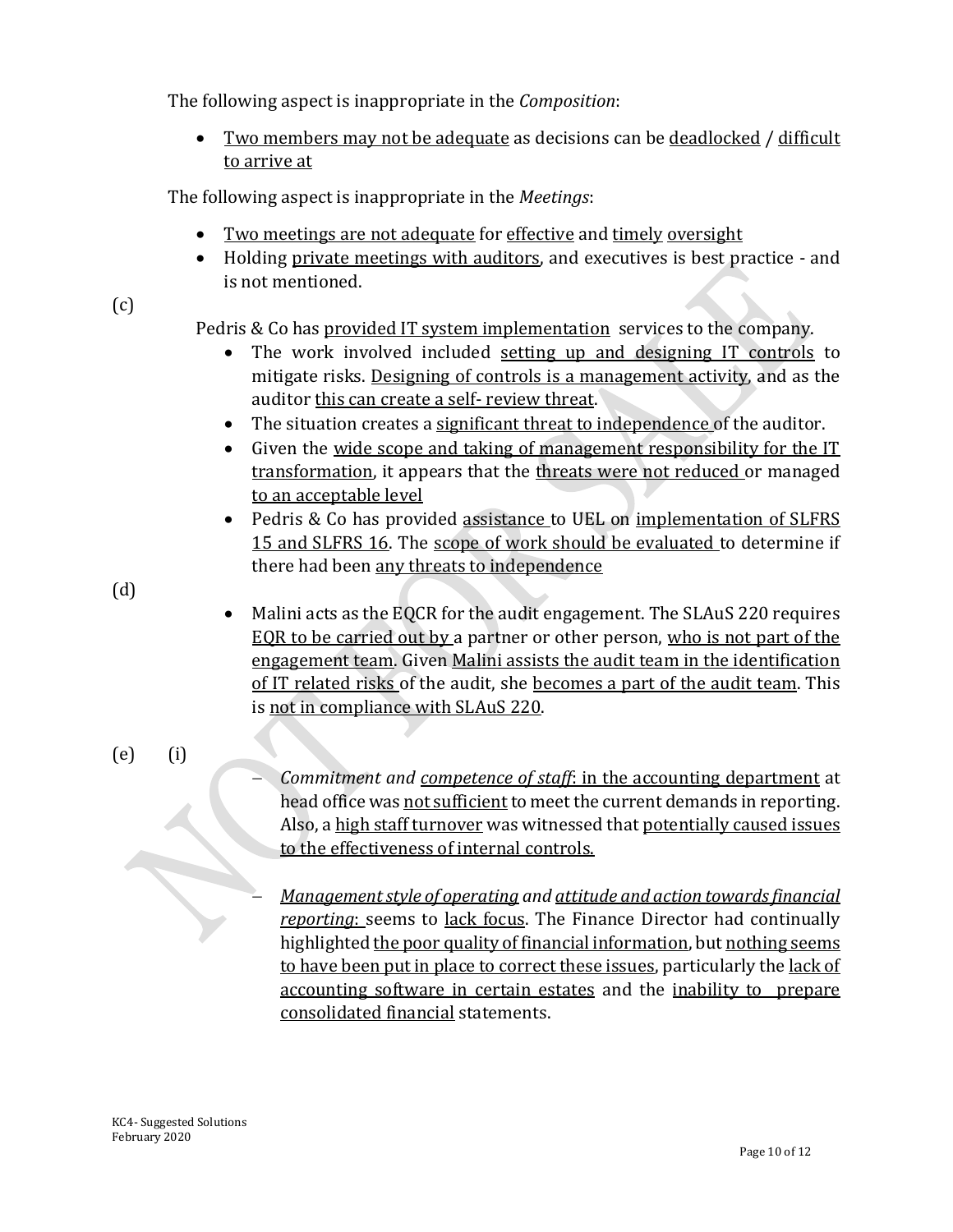Calculation of planning materiality based on a low proportion (max 10%) of PBT:

- Fair value gain due to subjectivity in measurement
- Carrying value of biological assets based on FV, due to significant judgments and estimates used.
- Accounting for Right of Use Assets and corresponding liability arising from leases, due to judgments involved in its measurement, based on incremental borrowing rate which is judgmental and a first time adoption
- Significant interest bearing loans and low interest cover threaten the ability to make future repayments, when due.
- Inventory counts having revealed variances and the existence of impact of closing inventory .
- Evaluation of Impact of modified opinion on the financial statements of UEL for the year ended 31 March 2018 and required audit procedures, to understand its recurrence.
- Impairment adjustment for non-current assets related to rubber production - due to subjectivity - in measurement, and Significant changes in actuarial loss in 2019 vs 2018

(iii)

- 1) The fair value of Biological assets is the biggest item in the balance sheet, which is subject to critical judgments and complex estimates. The relevant assertion is valuation.
	- Understand the valuation carried out by UEL and assess compliance with LKAS 41.
	- Appropriateness of valuation model used is to be determined.
	- Evaluate the judgmental inputs into the model. Such inputs would include projected cash flows, discount rate, growth rate, number of years in projection and other key assumptions, used.
		- Assess the appropriateness of the expert valuer involved as well as independence, objectivity and competence.
- 2) Adoption of SLFRS 16 for leases- requires complex determination of incremental borrowing rate given the circumstances in the pre-seen. The relevant assertion is valuation.
	- Understand how management has rationalized the IBR and determine its appropriateness by estimating the sensitivity of the IBR. OR
	- Understand and evaluate the appropriateness of the Reference Rate, financing spread adjustment, and lease specific adjustment.